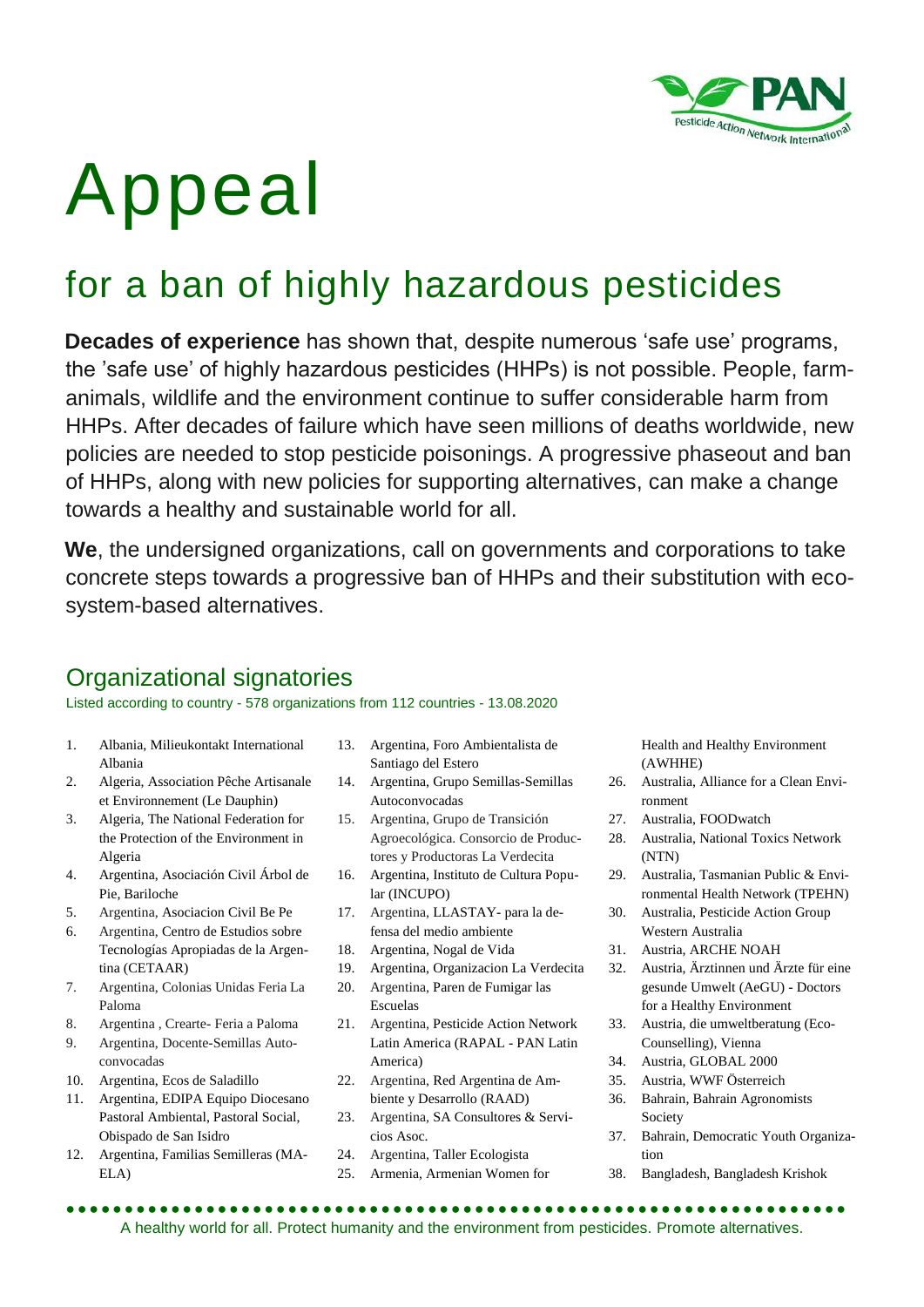Federation

- 39. Bangladesh, BARCIK
- 40. Bangladesh, Costal Association of Social Transformation Trust (COAST)
- 41. Bangladesh, Mohsin Enterprise
- 42. Bangladesh, SHISUK
- 43. Belarus, Center of Environmental Solutions
- 44. Belgium, ADALIA asbl
- 45. Belgium, European Water Movement
- 46. Belgium, Food & Water Europe 47. Belgium, Health and Environment
- Alliance (HEAL) 48. Belgium, Inter-Environnement Wallonie
- 49. Belgium, International Association of Mutual Benefit Societies
- 50. Belgium, Nature & Progrès Belgique
- 51. Belgium, Pesticide Action Network Europe (PAN Europe)
- 52. Belgium, Velt vzw
- 53. Belgium, WWF Belgium
- 54. Belgium, BeeLife European Beekeeping Coordination
- 55. Benin, OBEPAB
- 56. Bhutan, Samdrup Jongkhar Initiative
- 57. Bolivia, People's Coalition on Food Sovereignty (PCFS) - Bolivia
- 58. Brazil, APROMAC Environment Protection Association
- 59. Brazil, Brazil Association of Collective Health (ABRASCO)
- 60. Brazil, Centro Nordestino de Medicina Popular
- 61. Brazil, AMAR Environment Defense Association of Araucaria
- 62. Brazil, TOXISPHERA Environmental Health Association
- 63. Bulgaria, My Right to Know Foundation
- 64. Bulgaria, National Movement Friends of the Earth
- 65. Bulgaria, Foundation for Environment and Agriculture (FEA)
- 66. Burkina Faso, Association Napam Beogo
- 67. Burkina Faso, Association Pour la Recherche et la Formation en Agroécologie (ARFA)
- 68. Burkina Faso, Green Cross Burkina Faso (GCBF)
- 69. Cambodia, CEDAC
- 70. Cambodia, CHETTHOR
- 71. Cambodia, Ponlok Khmer (PKH)
- 72. Cambodia, Cambodian Centre for Study and Development in Agriculture
- 73. Cameroon, Alternatives Durables pour le Développement (ADD)
- 74. Cameroon, Center for Communication and Sustainable Development for All (CECOSDA)
- 75. Cameroon, COPRESSA
- 76. Cameroon, CREPD Research and Education Center for Development
- 77. Cameroon, Observatoire droits de l'homme (Human Rights Monitoring)
- 78. Cameroon, Pour la Prévention du Neuro-Esclavage et la Protection de la Santè des Masses
- 79. Canada, Alaska Community Action on Toxics
- 80. Canada, HealthyYEG
- 81. Canada, KANCED
- 82. Canada, Rights Monitoring)
- 83. Chile, Agrícola Chalaco, Petorca y Chincolco
- 84. Chile, Agrupación Temporeras de Vallenar, Tercera Región
- 85. Chile, Agrupación de Temporeras Valle Cordillerano
- 86. Chile, Alianza por Una Mejor Calidad de Vida
- 87. Chile, AMAPACH, Lampa, Región Metropolitana
- 88. Chile, Artesanas Todo Chañar, Copiapó
- 89. Chile, Asociación de Mujeres Campesinas Esperanza, Quillón, Novena Región
- 90. Chile, Asociación Diaguita Camasoquid, Copiapó
- 91. Chile, Cintramar, Sindicato de Recolectoras de Algas de Caldera, Caldera
- 92. Chile, Colectivo Viento Sur, Peñalolen, Santiago
- 93. Chile, Comunidad diaguita Corazón, Copiapó
- 94. Chile, Comunidad diaguita Kalatu, Campillay, Copiapó
- 95. Chile, Confederación RANQUIL, Santiago
- 96. Chile, Consejo Ambiental Comunal de La Ligua
- 97. Chile, Custodio de Semillas, Lampa
- 98. Chile, CUT Provincial de Petorca, La Ligua
- 99. Chile, Diaguitas Caldera, Caldera
- 100. Chile, Fundación EMERGE
- 101. Chile, Grupo Creativo Artesanal Madre Tierra, comuna de Pencahue
- 102. Chile, Huertos Pirata, Curanipe, Maule Sur
- 103. Chile, Junta de Vecinos de Petorca y Chincolco, comuna de Petorca
- 104. Chile, Las Añañucas, Vallenar
- 105. Chile, Llan-Murio, Puerto Montt, Maullín, Fresia, Cochamó
- 106. Chile, Marcha Mundial de las Mu-

A healthy world for all. Protect humanity and the environment from pesticides. Promote alternatives.

jeres, Ñuñoa, Santiago

- 107. Chile, Mesa de la Mujer, Curicó
- 108. Chile, Mesa de la Mujer Rural de San Nicolás, Ñuble, Región del Biobio
- 109. Chile, Mesa de la Mujer, Sagrada Familia
- 110. Chile, Mesa diaguita Zupca de Copiapó
- 111. Chile, Mesa de Mujeres Tekufenu, Curicó
- 112. Chile, Mesa Provincial Indígena Colla, Tierra Amarilla y Copiapó
- 113. Chile, Mujeres Temporeras, Copiapó
- 114. Chile, Mujer Rural, Maule
- 115. Chile, ONG Raíces, Santiago
- 116. Chile, Programa TEES, Trabajo, empleo equidad y salud, de FLACSO
- 117. Chile, RATMURI, Copiapó
- 118. Chile, Rayen Mapu, Padre las Casas, Región Araucanía
- 119. Chile, Red Anamuri Los Andes, San Esteban, Región Metropolitana
- 120. Chile, Red Anamuri Salamanca, Salamanca, IV Región
- 121. Chile, Red de Mujeres de Inca de Oro, comuna de Diego de Almagro
- 122. Chile, Red de Mujeres Rurales Azapa y Lluta, Arica
- 123. Chile, Red de Mujeres Rurales, Muruf, Freirina
- 124. Chile, Red Nacional de Mujeres Rurales e Indígenas, ANAMURI, Santiago
- 125. Chile, Red Semillas Libres Chile
- 126. Chile, Secretaria y Vocería del Consejo de Desarrollo de Salud de Copiapó
- 127. Chile, Sembrando Futuro, El Carmen, Ñuble
- 128. Chile, Sindicato de Manipuladoras, La Ligua Cabildo
- 129. Chile, Sindicato de Temporeras Vicuña
- 130. Chile, Sindicato Nacional de Temporeros Las Camelias, Bulnes, provincia de Ñuble
- 131. Chile, Sindicato Temporeras de Vicuña
- 132. Chile, Sindicato Unión y Esfuerzo, San Esteban, Los Andes
- 133. Chile, Taller Tercera Edad, Petorca y Chincolco
- 134. Chile, Temporera del Desierto, Copiapó
- 135. Chile, Temporera Estudiantil, Copiapó
- 136. Chile, Unión Transversal de Organizaciones de Salamanca, Región de Coquimbo

138. Chile, Weichafe Domo, Región de la

137. Chile, Urracas de Emaus, Talca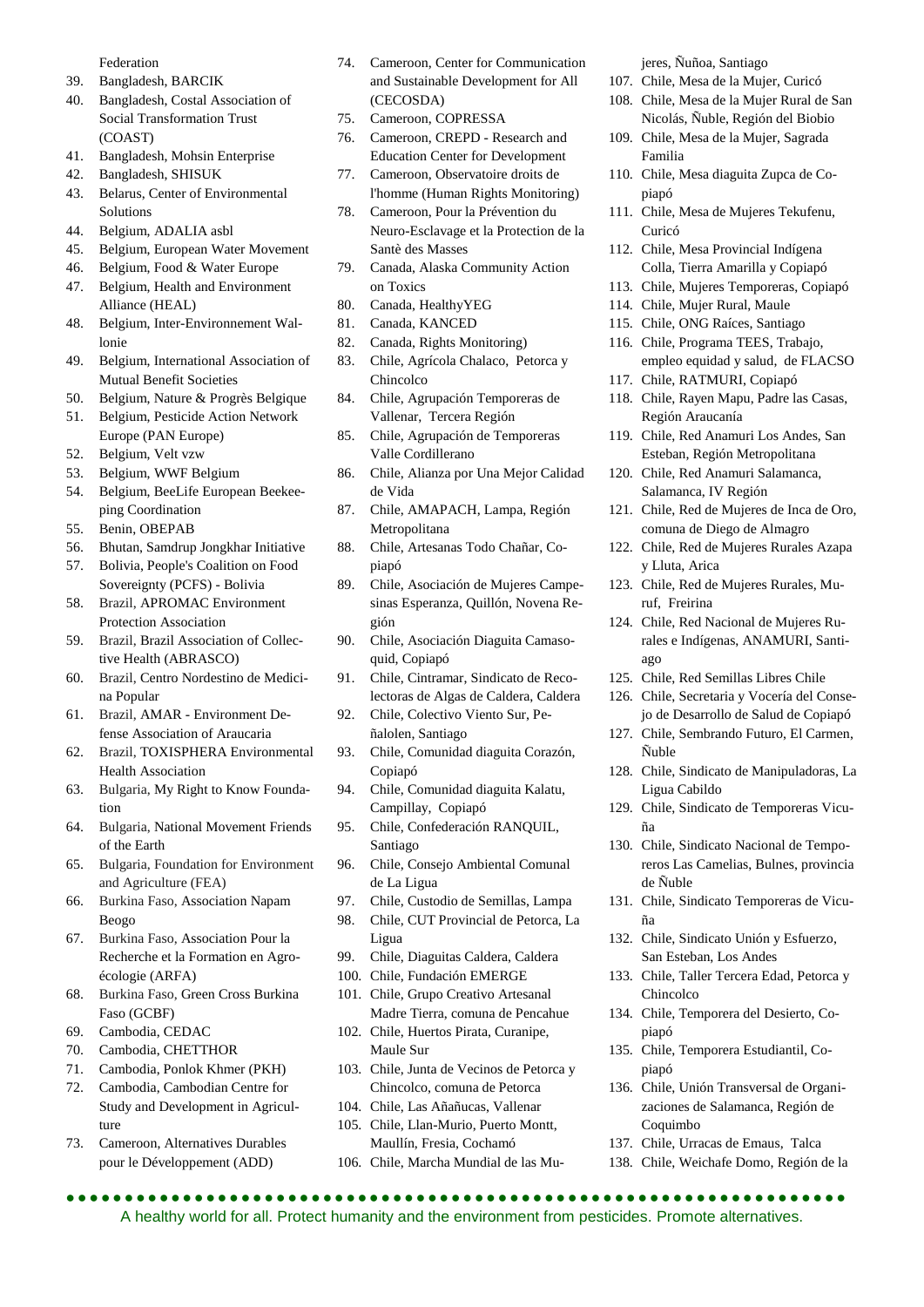Araucanía

- 139. Chile, Yo No Quiero Transgénicos
- 140. China, Pesticide Eco-Alternatives Centre
- 141. Columbia, Latin American Scientific Society of Agroecology
- 142. Columbia, Red Semillas Libres de Colombia
- 143. Cook Islands, Island Sustainability Alliance Cis Inc (ISACI)
- 144. Costa Rica, IRET-UNA/RAPAL
- 145. Croatia, Earth Trek
- 146. Cuba, RAP-AL Cuba
- 147. Czech Republic, Arnika Association
- 148. Czech Republic, International Young Naturefriends (IYNF)
- 149. Denmark, Det Økologiske Råd
- 150. Denmark, NOAH Friends of the Earth Denmark
- 151. Denmark, WWF Denmark
- 152. Ecuador, Asociación Sindical de Trabajadores Bananeros y Campesinos (ASTAC)
- 153. Ecuador, Fundación Savia Roja
- 154. Ecuador, RAPAL Ecuador
- 155. Ecuador, Red por una América Latina Libre de Transgénicos
- 156. Egypt, Association of Health & Environmental Development
- 157. Egypt, The Egyptian Initiative for Personal Rights
- 158. El Salvador, Red de Ambientalistas Comunitarios de el Salvador (RACDES)
- 159. Estonia, Estonian Fund for Nature
- 160. Ethiopia, Pesticide Action Nexus Association (PAN-Ethiopia)
- 161. France, Apiservices Beekeeping Development Agenc
- 162. France, Ensemble! 86 Mouvement pour ue alternative de gauche, écologique et solidaire
- 163. France, Fédération SEPANSO Aquitaine
- 164. France, Générations Futures
- 165. France, POLLINIS
- 166. France, Women in Europe for a Common Future (WECF)France
- 167. France, Fédération SEPANSO Aquitaine
- 168. France, Apiservices Beekeeping Development Agency
- 169. Georgia, ELKANA Biological Farming Association
- 170. Georgia, Rural Communities Develoment Agency (RCDA)
- 171. Germany, Agrarkoordination
- 172. Germany, Allergieverein in Europa e.V. (AVE)
- 173. Germany, Arbeitskreis Elektro-Biologie e.V. (AEB)
- 174. Germany, Arbeitskreis Heckenschutz
- 175. Germany, Attac Wuppertal Agrargruppe
- 176. Germany, AöL e.V.
- 177. Germany, BanaFair e.V.
- 178. Germany, Bioland e.V.
- 179. Germany, Bündnis für eine enkeltaugliche Landwirtschaft e.V.
- 180. Germany, Bremer entwicklungspolitisches Netzwerk e.V. (BeN)
- 181. Germany, Bremer Informationszentrum für Menschenrechte und Entwicklung (biz) / Bremen Information Center for Human Rights and Development (biz)
- 182. Germany, Brot für die Welt (BfdW)
- 183. Germany, Bundesverband Bürgerinitiativen Umweltschutz (BBU) e.V.
- 184. Germany, Bund für Umwelt und Naturschutz (BUND)
- 185. Germany, BUND Landesverband Bremen e.V.
- 186. Germany, Bund Ökologische Lebensmittelwirtschaft e.V. (BÖLW)
- 187. Germany, Bürgerinitiative Landwende
- 188. Germany, Bürgerinitiative "Saustall Wadelsdorf"
- 189. Germany, CBG Coalition against BAYER dangers
- 190. Germany, Dachverband Kulturpflanzen- und Nutztiervielfalt e.V.
- 191. Germany, Deutsche Umwelthilfe e. V.
- 192. Germany, Deutscher Apitherapie Bund e.V.
- 193. Germany, ECOVIN
- 194. Germany, Fatigatio e.V.
- 195. Germany, FIAN Deutschland
- 196. Germany, Forum Ökologie & Papier
- 197. Germany, Forum Umwelt & Entwicklung
- 198. Germany, Förderkreis für Umweltgesundung durch biodynamische Agrarkultur gem. e.V.
- 199. Germany, Gäa e.V.
- 200. Germany, Global Nature Fund (GNF)
- 201. Germany, GRÜNE LIGA e.V.
- 202. Germany, Hafengruppe Hamburg
- 203. Germany, Health and Environment Justice Support, HEJSupport
- 204. Germany, Himmel & Erde

- 205. Germany, IFOAM Organics International
- 206. Germany, Imkerverein Nortorf und Umgebung
- 207. Germany, Industriegewerkschaft Bauen-Agrar-Umwelt (IG BAU)
- 208. Germany, Initiative Schule für Eine-Welt

A healthy world for all. Protect humanity and the environment from pesticides. Promote alternatives.

- 209. Gemany, Interessengemeinschaft FÜR gesunde Lebensmittel e.V. (IG FÜR)
- 210. Germany, Mellifera e.V.
- 211. Germany, MISEREOR
- 212. Germany, Multiple Chemical Sensitivity (MCS) - Selbsthilfegruppe Kempten/Allgäu
- 213. Germany, NABU-Regionalverband Angermünde, Brandenburg
- 214. Germany, Nano-Control
- 215. Germany, Naturland e.V.
- 216. Germany, Ökologischer Ärztebund e.V. (ÖÄB) - Ecological Physicians Society
- 217. Germany, Ökomarkt Verbraucherund Agrarberatung e.V.
- 218. Germany, Oxfam Germany
- 219. Germany, Pesticide Action Network Germany (PAN Germany)
- 220. Germany, PROVIEH e.V.
- 221. Germany, Robin Wood e.V.
- 222. Germany, Safe our Seeds
- 223. Germany, Sambucus e.V.
- 224. Germany, Senator für Umwelt, Bau und Verkehr, Freie Hansestadt Bremen
- 225. Germany, Stiftung für Mensch und Umwelt
- 226. Germany, Partner Südmexikos e.V.
- 227. Germany, Regionalverband Umweltberatung Nord e.V.
- 228. Germany, Rettet den Regenwald e. V.
- 229. Germany, Selbsthilfegruppe Los Andes
- 230. Germany, Selbsthilfegruppe für Chemiekaliengeschädigte
- 231. Germany, terre des hommes (tdh)
- 232. Germany, TransFair e.V.

(WECF) Germany 241. Germany, WWF Germany 242. Germany, Zukunft Biosphäre und Lebensraum Angermünde e.V. (ZU-

243. Ghana, Ecological Restorations 244. Ghana, General Agriculture Workers' Union (GAWU) of TUC

BILA e.V.)

245. Greece, ECOCITY

- 233. Germany, UmweltEnergieHaus
- 234. Germany, UmweltHaus am Schüberg
- 235. Germany, Umwelthaus Pinneberg e.V.
- 236. Germany, Umweltinstitut München e.V.
- 237. Germany, Verein zur Hilfe umweltbedingt Erkrankter e.V. (VHUE) 238. Germany, VSR-Gewässerschutz e.V.

239. Germany, W3 - Werkstatt für internationale Kultur und Politik e.V. 240. Germany, Women in Europe for a Common Future Germany e.V.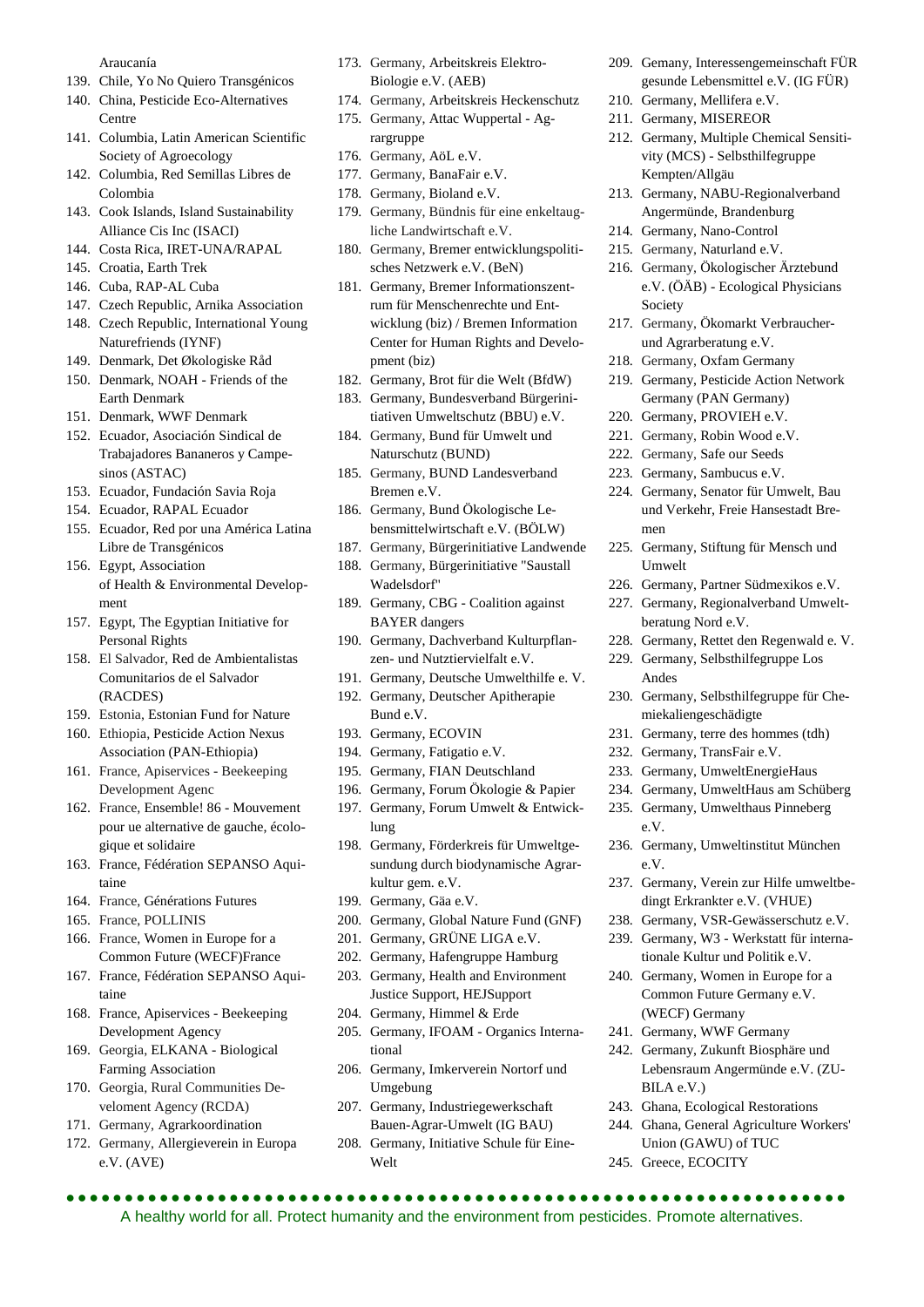- 246. Greece, EKPIZO Consumers' Association The Quality of Life
- 247. Guatemala, Red Nacional Por la Defensa de la Soberanía Alimentaria en Guatemala (REDSAG)
- 248. Guinea, Carbone Guinée
- 249. Hong Kong, The Mother and Child Health and Education Trust
- 250. Hungary, Clean Air Action Group Levegő Munkacsoport
- 251. India, APVVU
- 252. India, Beyond Copenhagen Collective
- 253. India, CECOEDECON
- 254. India, Center for Research and Advocacy, Manipur
- 255. India, Community Awareness Centre
- 256. India, DLR Prerna
- 257. India, Ecosystem Research Group
- 258. India, Ecotourism & Conservation Society of Sikkim
- 259. India, Environment Conservation Society (Switch ON)
- 260. India, Green Foundation
- 261. India, International Campaign for Justice in Bhopal
- 262. India, KUDUMBAM LEISA Network
- 263. India, Living Farms
- 264. India, Navdanya International The Global Movement for Seed Freedom
- 265. India, NISARGA
- 266. India, Orissa State Volunteers and Social Workers Association
- 267. India, Pesticide Action Network India (PAN India)
- 268. India, PRITHVI INNOVATIONS
- 269. India, SAHANIVASA
- 270. India, Salim Ali Foundation
- 271. India, Society for Rural Education & Development
- 272. India, Sunray Harvesters
- 273. India, Tamil Nadu Women's Forum
- 274. India, THANAL
- 275. India, The Ecological Society
- 276. India, Toxics Link
- 277. Indonesia, AGRA
- 278. Indonesia, BaliFokus Foundation
- 279. Indonesia, GITA PERTIWI
- 280. Indonesia, INDIES
- 281. Indonesia, INSPERA
- 282. Indonesia, KAKAK Foundation
- 283. Indonesia, Organisasi Perjuangan dan Penguatan Untuk Kerakyatan (OPPUK)
- 284. Indonesia, SAWIT WATCH
- 285. Indonesia, SERUNI
- 286. Iran, CENESTA
- 287. Iraq, Iraqi Association for the Defense of Consumer Right
- 288. Iraq, Iraqi Society for Nutrition and Food Safety
- 289. Iraq, Organization for Rehabilitating Society and Environment (Iraqiofrse)
- 290. Iraq, Union of Honey Bee Producers
- 291. Ireland, Friends of the Earth, Ireland 292. Italy, Adam und Epfl
- 
- 293. Italy, Associazione Accademia Delle Erbe Spontanee
- 294. Italy, Associazione Medici per l'Ambiente (ISDE)
- 295. Italy, Associazione per la Difesa dell'Ambiente e della Salute (A.D.A.S.) onlus
- 296. Italy, Associazione REES Marche
- 297. Italy, Associazione WWF Bolzano Verein WWF Bozen / Provincia di Bolzano – Suedtirol
- 298. Italy, Comitato per il Diritto alla Salute (CDS)
- 299. Italy, Comitato Veneto Sensibilità Chimica Multipla
- 300. Italy, Dachverband für Natur- und Umweltschutz in Südtirol/CIPRA Südtirol
- 301. Italy, Hollawint Netzwerk für Nachhaltigkeit - Pestizidfreie Gemeinde Mals
- 302. Italy, Italian Forum of Water Movements
- 303. Italy, L'Associazione Michele Mancino-Agricultura, Sicurezza e Sovranita Alimentare
- 304. Italy, Medicina Democratica ONLUS
- 305. Italy, Pesticide Action Network Italia (PAN Italia)
- 306. Italy, Promotorenkomitee für eine pestizidfreie Gemeinde Mals
- 307. Italy, Ramazzini Institute
- 308. Ivory Coast, ISE POP CI
- 309. Japan, Globalization Watch Hiroshima
- 310. Japan, Japan Endocrine-Disruptor Preventive Action
- 311. Japan, Pesticide Action Network Japan (PAN Japan)
- 312. Jordan, Friends of Environment Society
- 313. Jordan, Jordan Environment Society
- 314. Jordan, Jordanian Farmers Union
- 315. Jordan, Society for the Development & Rehabilitation of the Rural Woman
- 316. Jordan, The Arab Group for the Protection of Nature
- 317. Jordan, The Jordanian Women's Union
- 318. Jordan, The Union of Jordanian Agronomists
- 319. Kazakhstan, "Greenwomen" Analytical Environmental Agency
- 320. Kenya, Centre for Environment Justice and Development (CEJAD)

A healthy world for all. Protect humanity and the environment from pesticides. Promote alternatives.

- 321. Kenya, Eco Ethics Kenya
- 322. Kenya, Kenya Food Rights Alliance (Kenya)
- 323. Kenya, People's Coalition on Food Sovereignty (PCFS) - Kenya
- 324. Kenya, Physicians for Social Responsibility
- 325. Kyrgyzstan, PAN Central Asia
- 326. Kyrgyzstan, Uzbekistan, Tajikistan, Toxic Action network Central Asia
- 327. Lao PDR, Sustainable Agriculture and Environment Development Association (SAEDA)
- 328. Lao PDR, Association for Preservation of Nature Resources and Community Development
- 329. Lebanon, Care for Cedars Association
- 330. Lebanon, Coalition of Lebanese Civil Society Organizations
- 331. Lebanon, Friends of the Environment
- 332. Lebanon, IndyACT Lebanon
- 333. Lebanon, Land and People Society
- 334. Lebanon, Operation Big Blue Association
- 335. Lebanon, Ozai Fishermen's Union
- 336. Liberia, Pollution Control Association
- 337. Luxembourg, CELL Centre for Ecological Learning Luxembourg asbl
- 338. Macedonia, Association of Doctors for the Environment "MADE"
- 339. Malaysia, EMPOWER
- 340. Malaysia, North South Intiative
- 341. Malaysia, Pesticide Action Network Asian/Pacific (PAN Asia/Pacific)
- 342. Malaysia, REACH
- 343. Malaysia, Sarawak Dayak Iban Association (SADIA)

Conservation de la Faune et de l'Environnement (AMCFE)

349. Mauritania, African Confederation of Artisanal Fishing Organizations 350. Mauritania, Groupement National Des Ligues Mutuelles Pastorales 351. Mauritius, FOE Mauritius

352. Mauritius, Pesticide Action Network

354. Mexico, Centro de Estudios Integrales para la Innovación y el Desarrollo 355. Mexico, Centro de Estudios para el Cambio en el Campo Mexicano (Cec-

344. Malaysia, Tenaganita

347. Mali, ONG JIGI

345. Malaysia, Third World Network 346. Mali, Association Malienne Pour la

348. Malta, Action For Breast Cancer

Foundation Malta

Mauritius (PANeM) 353. Mexico, Asociación de Tecnología

356. Mexico, Colectivo Ma OGM

Apropiada, A. C.

cam)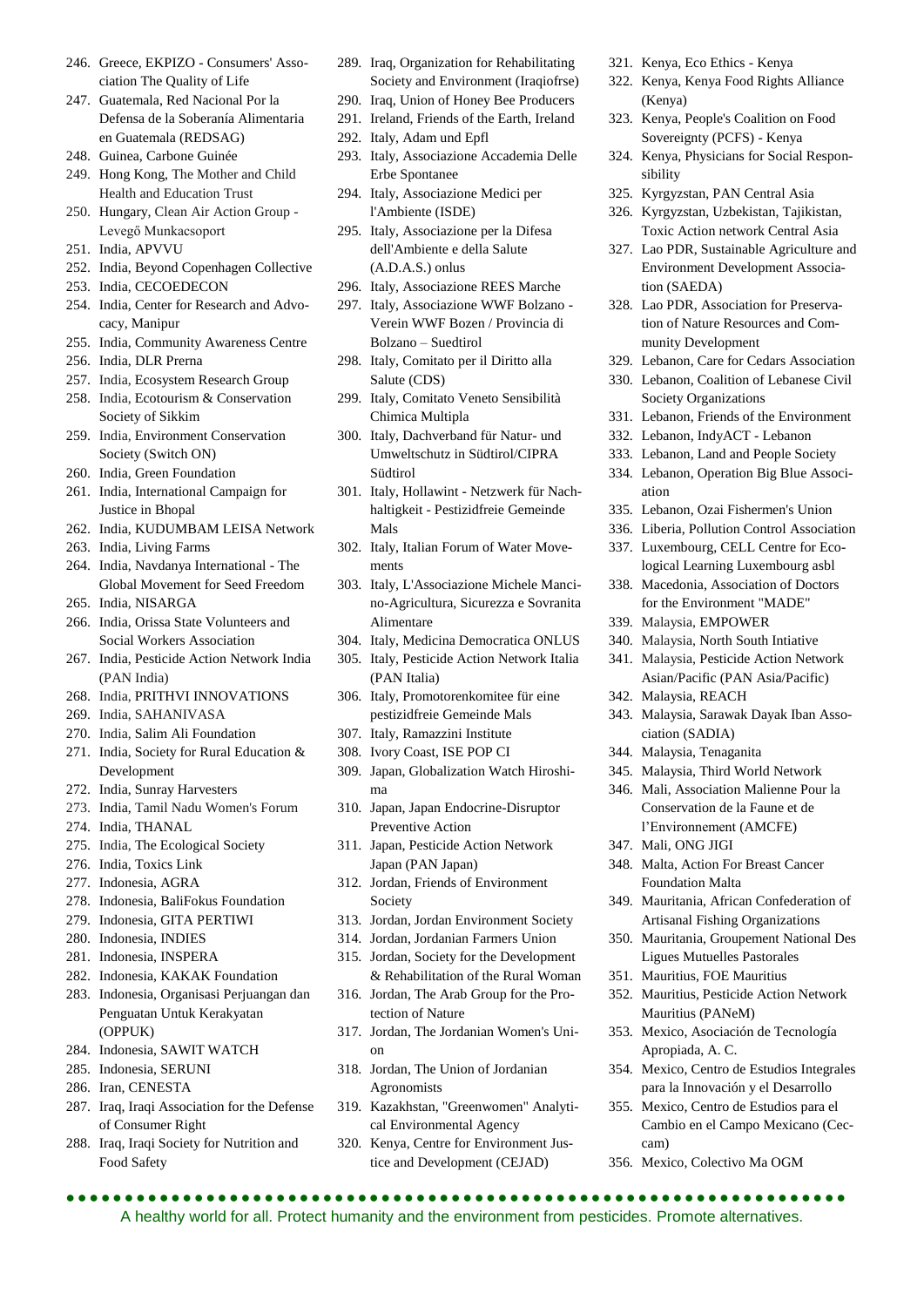- 357. Mexico, Comité de Defensa Ecológica de Michoacán
- 358. Mexico, ENLACE Comunicación y Capacitación A.C.
- 359. Mexico, Fronteras Comunes A.C.
- 360. Mexico, Fundacion por la Salud Fíisca y Mental Mexicana A.C.
- 361. Mexico, Fundación Semillas de Vida, A.C.
- 362. Mexico, Grupo de Estudios Ambientales (GEA)
- 363. Mexico, Guerreros Verdes A.C.
- 364. Mexico, Hábitat, Participación y Género LAHAS-Fac. Arquitectura-UNAM
- 365. Mexico, Huicholes y Plaguicidas
- 366. Mexico, La Unión de Científicos Comprometidos con la Sociedad A.C.
- 367. Mexico, Mexican Society of Sustainable Agriculture (Sociedad Mexicana de Agricultura Sostenible A.C. - SO-MAS)
- 368. Mexico, Comunicación y Ambiente, A.C.
- 369. Mexico, Pacto de Grupos Ecologistas
- 370. Mexico, Pesticide Action Network In Mexico (RAPAM A.C.)
- 371. Mexico, Proyecto Bosque de Agua A.C.
- 372. Mexico, PUIC-UNAM
- 373. Mexico, Red Mexicana de Acción frente al Libre Comercio (RMALC)
- 374. Mexico, Salva terra
- 375. Mexico, Universiad Autónoma de Coahuila
- 376. Mexico, Vía Orgánica
- 377. Mongolia, Centre for Human Right & Development
- 378. Mongolia, People's Coalition for Food Sovereignty Mongolia
- 379. Morocco, La Fédération nationale du secteur agricole (FNSA)
- 380. Morocco, National Confederation of traditional fishing in Morocco (CNPAM)
- 381. Nepal, All Nepal Peasants' Federation (ANPF)
- 382. Nepal, Center for Public Health and Environmental Development (CEPHED)
- 383. Nepal, Department of Sustainable Development (KUMSD)
- 384. Nepal, Progressive Sustainable Developers Nepal
- 385. Netherlands, Dutch Bee Conservation
- 386. Netherlands, The Pollinators
- 387. Netherlands, Women in Europe for a Common Futuer (WECF) Netherlands
- 388. New Zealand, 1080 National Network NZ
- 389. New Zealand, Ban 1080
- 390. New Zealand, Doctors Envirovoice 391. New Zealand, Farmers Against Ten Eighty
- 392. New Zealand, Jews For GE-Free Food (Safe Food Campaign)
- 393. New Zealand, Pacific Institute of Resource Management (PIRM)
- 394. New Zealand, Pesticide Action Network Aotearoa/New Zealand (PAN Aotearoa, New Zealand)
- 395. New Zealand, Physicians and Scientists for Global Responsibility New Zealand Charitable Trust
- 396. New Zealand, Toxic Agrichemical Advisory Forum
- 397. New Zealand, Weed Management Advisory
- 398. Nicaragua, Asociación Educación para el Desarrollo Intipachamama y Movimiento Social Nicaragüense otro mundo es posible
- 399. Nicaragua, Asociación para el Desarrollo Integral Comunitario (ADIC)
- 400. Nicaragua, Movimiento Social Nicaragüense Otro Mundo es Posible
- 401. Nicaragua, Paso Pacifico
- 402. Nigeria, Environmental Rights Action Friends of the Earth Africa
- 403. Nigeria, JONGO Farmers Nigeria
- 404. Nigeria, Nigerian ASP Implementation Network (NASPIN)
- 405. Nigeria, Sustainable Environment Development Initiative (SEDI)
- 406. Nigeria, Sustainable Research and Action for Environmental Development (SRADev Nigeria)
- 407. Pakistan, Balochistan Rural Development & Research Society (BRDRS)
- 408. Pakistan, Human Unity Movement (HUM) Haripur Khyber Pakhtoonkhawa ( KPK)
- 409. Pakistan, KHOJ Society for People's Education
- 410. Pakistan, Roots for Equity
- 411. Pakistan, Sustainable Development Policy Institute (SDPI)
- 412. Palestine, ANFS Gaza
- 413. Palestine, Land Research Center
- 414. Palestine, MA'AN Development Center
- 415. Palestine, Palestinian Agricultural Farmers Union
- 416. Palestine, Palestinian Agricultural Relief Comittees
- 417. Palestine, Stop The Wall Campaign
- 418. Palestine, Union of Agricultural Work Committees
- 419. Panama, RAP-AL Panama
- 420. Paraguay, Altervida RAPAL Para-

guay

- 421. Paraguay, Centro Paraguayo de Cooperativistas (CPC)
- 422. Paraguay, Iniciativa Amotocodie
- 423. Paraguay, Red Rural
- 424. Paraguay, Tierra Libre Instituto Social y Ambiental
- 425. Paraguay, Tierraviva a los Pueblos Indígenas del Chaco
- 426. Philippines, Amihan, National Federation of Peasant Women
- 427. Philippines, Asian Peasant Coalition (APC)
- 428. Philippines, Danggayan Dagiti Mannalon ti Cagayan Valley - KMP Cagayan Valley
- 429. Philippines, Earth Island Institute-Philippines
- 430. Philippines, GABRIELA
- 431. Philippines, Hills of Maia Alta Homeowners Association
- 432. Philippines, IBON Foundation
- 433. Philippines, Interface Development Interventions, Inc.
- 434. Philippines, Kilusang Magbubukid ng Pilipinas (KMP)
- 435. Philippines, Mamamayan Ayaw sa Aerial Spraying (MAAS)
- 436. Philippines, MASIPAG
- 437. Philippines, National Federation of Small Fisherfolk Organisations in the Philippines (PAMALAKAYA-Pilipinas)
- 438. Philippines, People's Coalition on Food Sovereignty (PCFS)
- 439. Philippines, Pesticide Action Network Philippines (PAN Philippines)
- 440. Philippines, RESIST Agrochem TNCs
- 441. Philippines, Sibol ng Agham at Teknolohiya (SIBAT)
- 442. Philippines, UMA
- 443. Poland, Polish Ecological Club, Gliwice Chapter
- 444. Portugal, Associação de Promoção da Agricultura Biológica (OrganicA)
- 445. Portugal, Direção de Serviços de Desenvolvimento da Agricultura e Pecuária Biológica (DSBIO)
- 446. Portugal, National Association for Nature Conservation (Quercus)
- 447. Qatar, ANFS
- 448. Qatar, Doha Oasis
- 449. Romania, Fundatia ADEPT Transilvania
- 450. Russia, Eco-Accord
- 451. Saudi Arabia, Fishermen's Cooperative - Bathoul
- 452. Saudi Arabia, The Assembly Agricultural Cooperative
- 453. Senegal, Coopérative Nationale pour

 A healthy world for all. Protect humanity and the environment from pesticides. Promote alternatives.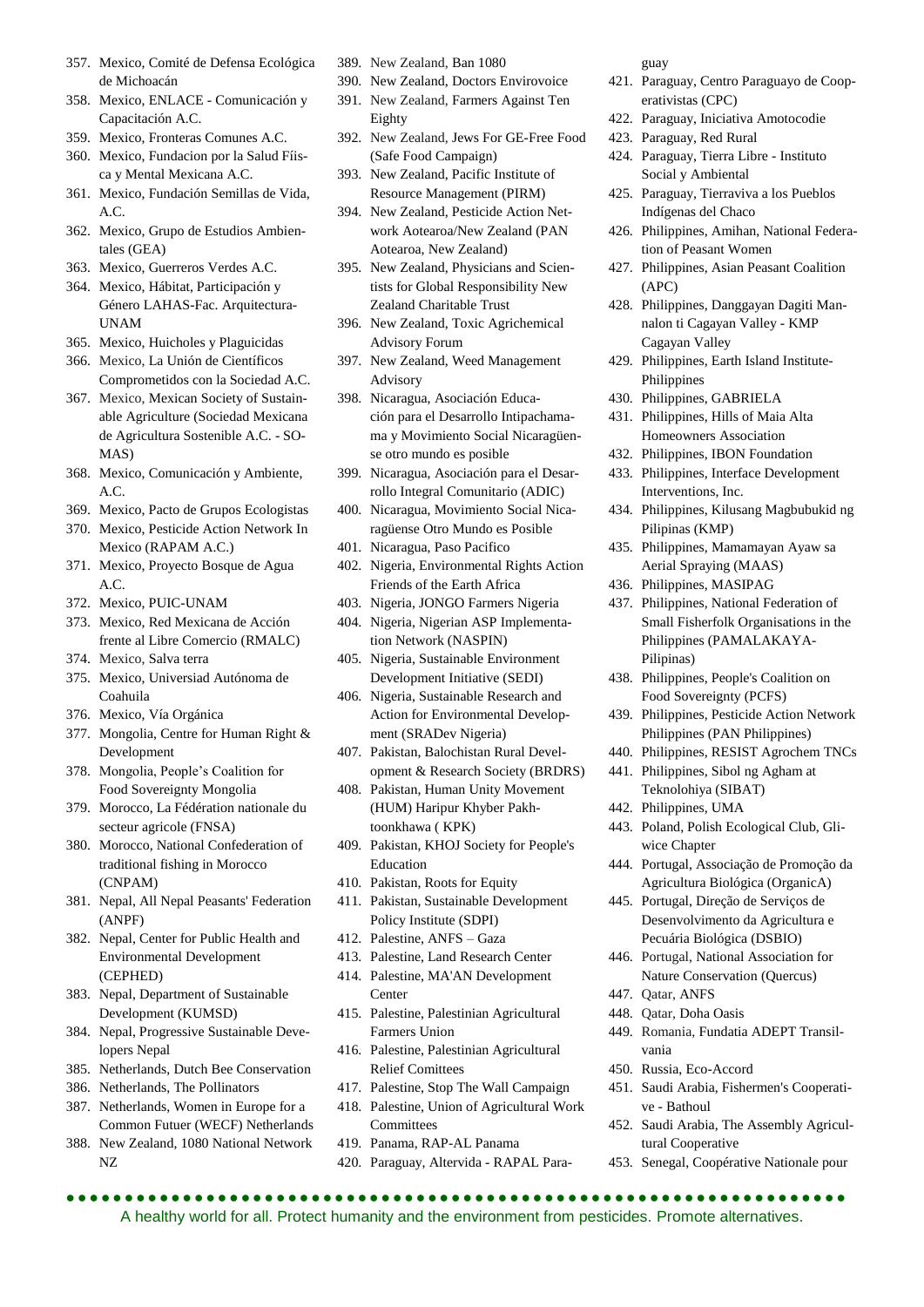le Développement de l'Horticulture (CNDH)

- 454. Senegal, Fédération des Producteurs Maraichers de la Zone des Niayes (FPMN)
- 455. Senegal, Pesticide Action Network Africa (PAN Africa)
- 456. Senegal, SNH / MSAS
- 457. Serbia/UK, Earth Thrive
- 458. Slovakia, Centre for Sustainable Alternatives (CEPTA)
- 459. Slovakia, www.slobodaVockovani.sk 460. Slovenia, Drustvo za trajnostni razvoj Duhasa
- 461. Slovenia, Focus
- 462. Slovenia, Greenpeace Slovenia
- 463. Slovenia, Institute for Sustainable Development Slovenia (ITR)
- 464. Slovenia, Morigenos
- 465. Slovenia, NEC, Cerknica
- 466. Slovenia, Slovenski E-forum
- 467. Slovenia, Umanotera, The Slovenian Foundation for Sustainable Development
- 468. Slovenia, Zavod Sibnav
- 469. South Africa, African Center for **Biodiversity**
- 470. South Africa, GroundWork Friends of the Earth South Africa
- 471. South Africa, Surplus People's Project
- 472. South Africa, Trust for Community Outreach and Action
- 473. South Korea, Consumers Korea
- 474. Spain, Catalonian Network for a New Water Culture - Xarxa per una Nova Cultura de l'Aigu
- 475. Spain, Fodesam Spain
- 476. Spain, Fundacion Vivo Sano
- 477. Spain, GRAIN International
- 478. Spain, Great Ape Project (GAP / PGS-Spain)
- 479. Sri Lanka, Centre for Child Development
- 480. Sri Lanka, Centre for Environmental Justice/ Friends of the Earth Sri Lanka
- 481. Sri Lanka, Human Development Organization
- 482. Sri Lanka, Movement for Land and Agricultural Reform (MONLAR)
- 483. Sri Lanka, National Fisheries Solidarity Movement (NAFSO)
- 484. Sri Lanka, Savisthri National Women's Movement
- 485. Sri Lanka, Vikalpani National Women's Federation
- 486. Sudan, HAWA Society for Women
- 487. Sudan, National Observatory of Participatory Citizenship
- 488. Sweden, IPEN (International Pollutants Elimination Network)
- 489. Sweden, Swedish Society for Nature Conservation (SSNC)
- 490. Switzerland, AllianceSud Arbeitsgemeinschaft Swissaid - Fastenopfer - Brot für alle - Helvetas - Caritas - Heks
- 491. Switzerland, Bread for all Development Service of the Protestant Churches in Switzerland
- 492. Switzerland, Future3
- 493. Switzerland, Guatesol
- 494. Switzerland, HELVETAS Swiss Intercooperation
- 495. Switzerland, International Society of Doctors for the Environment (ISDE)
- 496. Switzerland, MultiWatch
- 497. Switzerland, Pax Romana ICMICA
- 498. Switzerland, Pro Natura
- 499. Switzerland, Public Eye
- 500. Switzerland, SWISSAID
- 501. Switzerland, WWF Switzerland
- 502. Syria, Syrian Society for the Conservation of Wild Life
- 503. Tajikistan, Enlightment Society Lingua
- 504. Tanzania, AGENDA
- 505. Tanzania, ASP (T) Network
- 506. Tanzania, Irrigation Training and Economic Empowerment Organization - IRTECO
- 507. Thailand, Development Association Resource Economic (DARE)
- 508. Thailand, Sustainable Development Foundation (SDF)
- 509. Togo, Association Action Réelle sur l'Environnement, l'Enfance et la Jeunesse (AREJ)
- 510. Togo, Comité International d'Ethique et de Solidarité (COM-INT-E-S)
- 511. Togo, Cooépérative Agro Bio Savanes Togo
- 512. Togo, Réseau National des Acteurs de l'Agroécologie du Togo (RéNAAT)
- 513. Trinidad and Tobago, The Louise Mungal Environmental Foundation
- 514. Tunisia, Association de l'Education Environnementale pour les Futures Générations (AEEFG) - Hub regional IPEN-MENA North Africa
- 515. Tunisia, Association pour la Protection de l'Environnement et le Développement Durable de Bizerte (APEDDUB)
- 516. Tunisia, Association Tunisienne d'Agriculture Environnementale
- 517. Tunisia, Reseau Maghrebin D'associations De Developpement Local En Milieu Rural (Remadel)
- 518. Tunisia, The Fisherman Association for the Development and the Envi-

A healthy world for all. Protect humanity and the environment from pesticides. Promote alternatives.

ronment

- 519. Tunisia, Tunisian Association for the Development of Artisanal Fisheries
- 520. Tunisia, Tunisian Farmers Union Syndicat des Agriculteurs de Tunisie
- 521. Tunisia, Tunisian Women Union
	- 522. Turkey, Nature Conservation Centre (Doğa Koruma Merkezi)
	- 523. Turkey, Turkish Thoracic Society
	- 524. Uganda, Pro-biodiversity Conservationists in Uganda (PROBICOU)
	- 525. Uganda, Uganda Network on Toxic Free Malaria Control (UNETMAC)
	- 526. UK, Alliance for Cancer Prevention
	- 527. UK, Breast Cancer UK
	- 528. UK, Environmental Justice Foundation (EJF)
	- 529. UK, Liberation
	- 530. UK, Pesticide Action Network UK (PAN UK)
	- 531. UK, North London Organic Gardeners
	- 532. UK, People Tree Sustainable and Fair Trade Fashion
	- 533. UK, Soil Association
	- 534. UK, The Cancer Prevention and Education Society
	- 535. UK, National Hazards Campaign
	- 536. UK, Sheepdrove Organic farm
	- 537. Ukraine, Center for Sustainable Development and Ecological Education "Dovkilla"
	- 538. Uruguay, RAPAL Uruguay
	- 539. Uruguay, UITA (IUF Latin America)
	- 540. USA, Agricultural Missions, Inc (AMI)
	- 541. USA, Alaska Community Action on Toxics
	- 542. USA, Californians for Pesticide Reform
	- 543. USA, California Rural Legal Assistance Foundation
	- 544. USA, Center for Food Safety
	- 545. USA, Switzerland, Center for International Environmental Law (CIEL)
	- 546. USA, Clean & Healthy New York
	- 547. USA, Clean Production Action
	- 548. USA, Community Alliance for Global Justice
	- 549. USA, Family Farm Defenders
	- 550. USA, Farmworker Association of Florida
	- 551. USA, Food and Water Watch

sive Action (HAPA)

Exchange

552. USA, Friends of the Earth, U.S. 553. USA, Hawai`i Alliance for Progres-

554. USA, Hawaii Center for Food Safety 555. USA, Institute for Agriculture and Trade Policy (IATP) 556. USA, International Development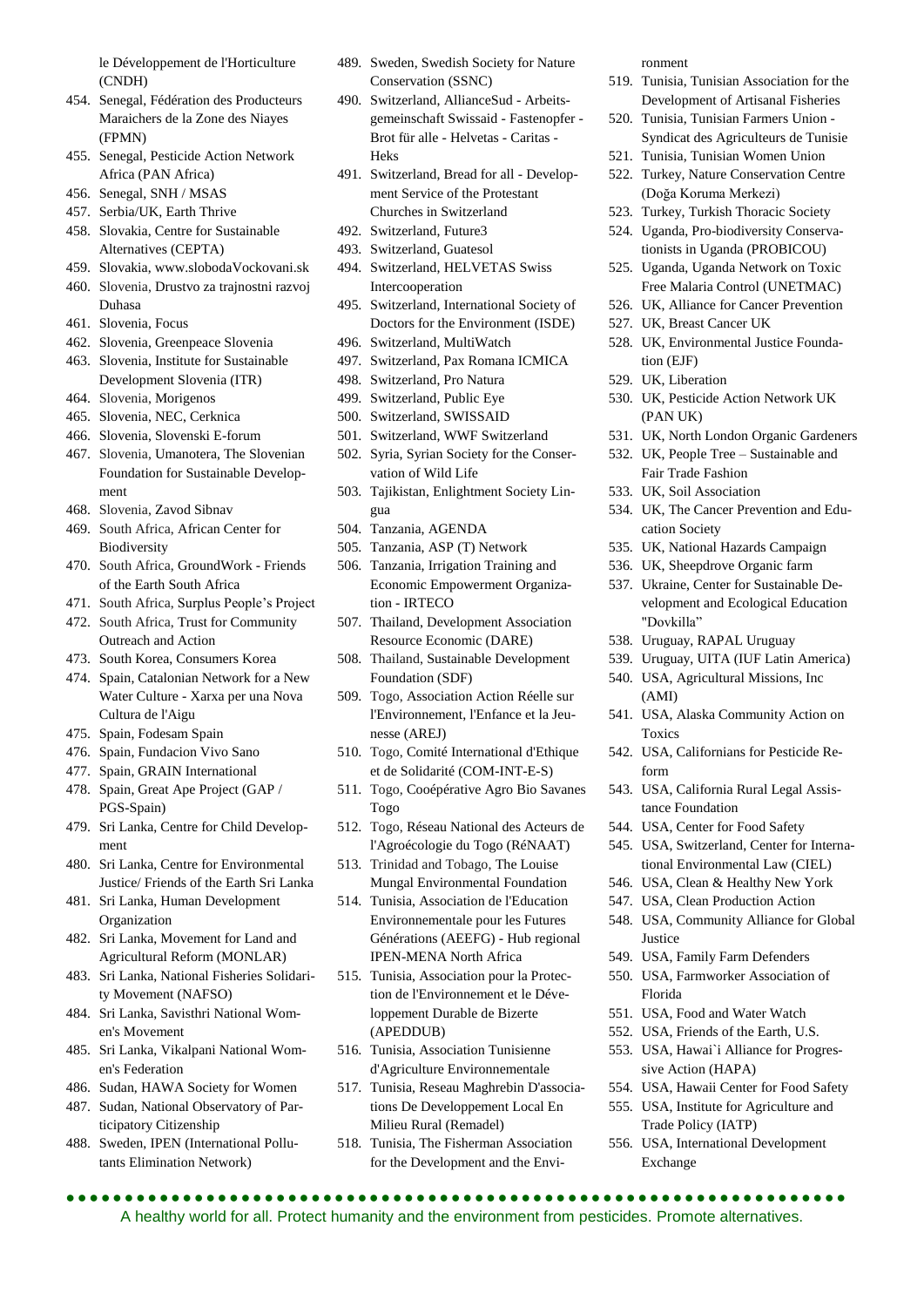- 557. USA, International POPs Elimination Network (IPEN)
- 558. USA/Australia, Local Futures
- 559. USA, Midstate Education & Service Foundation (MESF)
- 560. USA, Moms Across America
- 561. USA, National Family Farm Coalition
- 562. USA, Pesticide Action Network North America (PAN North America)
- 563. USA, Sustainable Agriculture of Louisville
- 564. USA, The Connecticut Coalition for Environmental Justice
- 565. USA, The True Cost
- 566. USA, The West County Toxics Coalition
- 567. USA, Washington Biotech Action Control
- 568. USA, Why Hunger
- 569. USA, Women's International League for Peace and Freedom - US Section (WILPF)
- 570. USA, World Information Transfer
- 571. Venezuela, Asociación Civil Phynatura
- 572. Venezuela, Fundación Aguaclara
- 573. Viet Nam, Centre for Sustainable Rural Development (SRD)
- 574. Viet Nam, Community Entrepreneur Development Institute (CENDI)
- 575. Viet Nam, Research Centre for Gender, Family and Environment in Development (CGFED)
- 576. Viet Nam, Research Center for Rural Development (RCRD)
- 577. Yemen, Union of Agricultural Cooperatives
- 578. Zimbabwe, Zimbabwe Smallholder Organic Farmers Forum